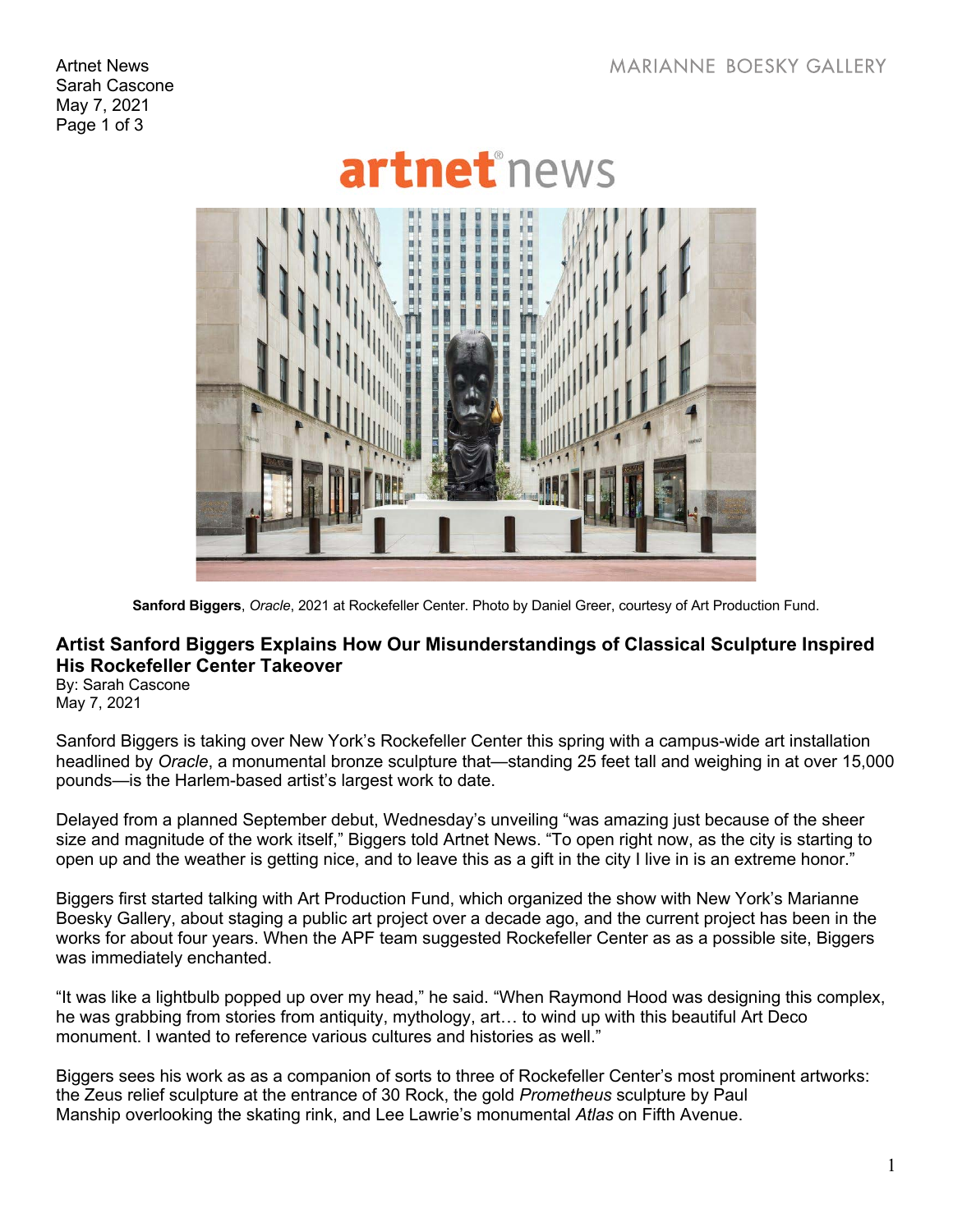



**Above: Sanford Biggers**, *Oracle*, 2021 at Rockefeller Center. Photo by Daniel Greer, courtesy of Art Production Fund.

"Because of all those mythological references," Biggers said, "having this work here that has a lot of African elements to me is sort of completing the rest of the story."

*Oracle* is the latest in the Biggers's "Chimera" sculpture series, which merges African masks and European figures. The seated body is inspired by the ancient Temple of Zeus, while the head is based on masks and other sculptures from various African cultures, including Luba art and the Maasai religion.

On the *Oracle* throne, there is the image of a lotus blossom, a recurring motif in the artist's work where each of the petals is actually the cross-section of a slave ship.

The lotus also appears in photographic works Biggers has throughout the complex, which feature details from works in his "Codex" series, paintings and sculptures made from antique African American quilts featured in his recent exhibition at the Bronx Museum. (The show which will travel this summer to the California African American Museum in Los Angeles.)

"The quilts have a craft background, but so do small African masks and figurative pieces—and when blown up to a monumental scale, it has a different dialogue with the history of public sculpture," Biggers said.

Biggers has also created work for the Rockefeller Center flagpoles, featuring a wave-like pattern inspired by Japanese kimonos and Buddhist mandalas. The waves, which seem to move as the flags blow in the wind, are meant to represent the slave trade's Middle Passage and the flowing of water.



**Sanford Biggers**, *Seigaiha*, 2021 at Rockefeller Center. Photo by Daniel Greer, courtesy of Art Production Fund.